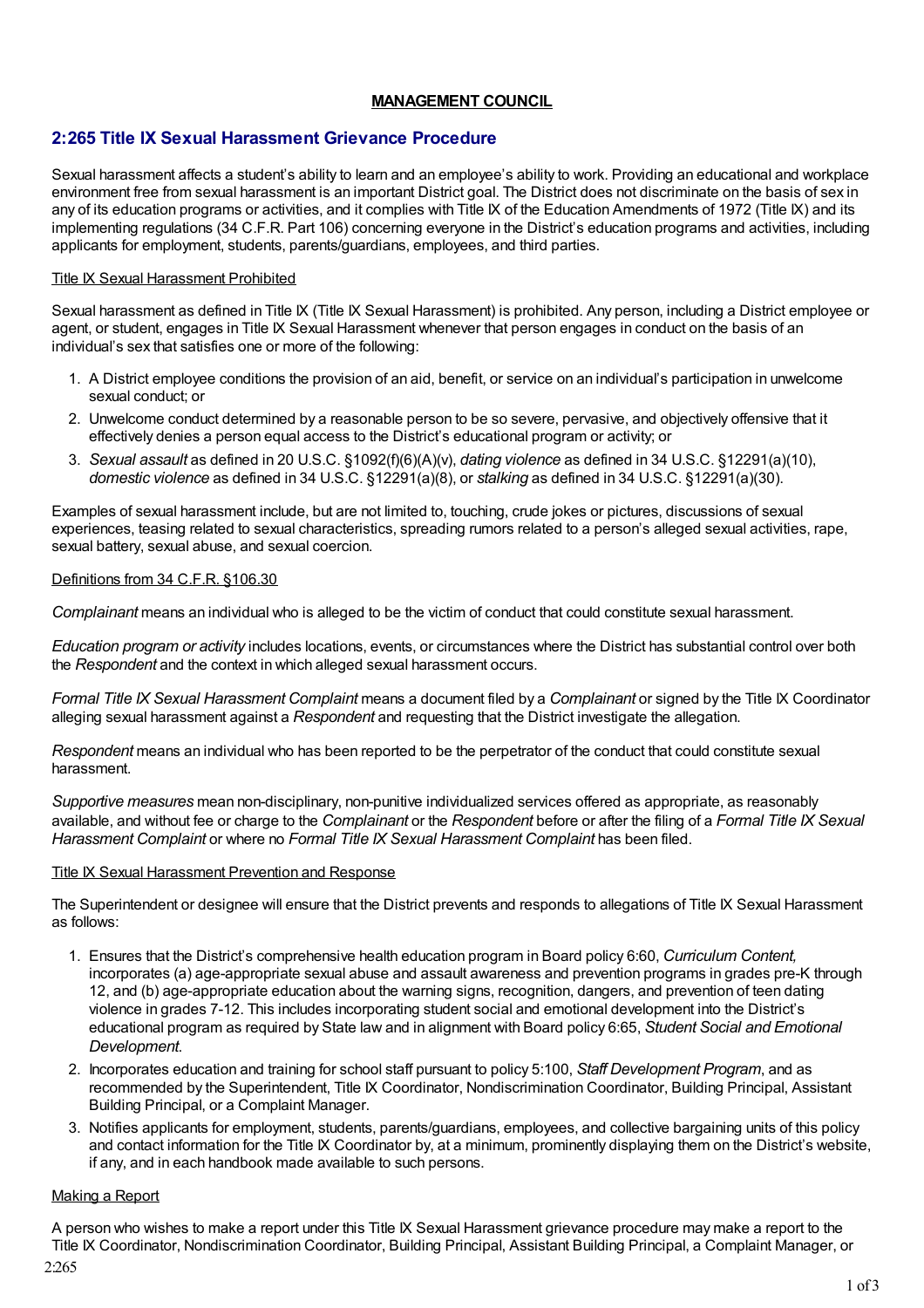any employee with whom the person is comfortable speaking. A person who wishes to make a report may choose to report to a person of the same gender.

School employees shall respond to incidents of sexual harassment by promptly making or forwarding the report to the Title IX Coordinator. An employee who fails to promptly make or forward a report may be disciplined, up to and including discharge.

The Superintendent shall insert into this policy and keep current the name, office address, email address, and telephone number of the Title IX Coordinator.

## **Title IX Coordinator:**

Name:

Kathleen Trantham Hopkins

Address:

1525 Locust St., P.O. Box 169

Red Bud, IL 62278

Email:

khopkins@perandoe.org

Telephone:

618-282-6251

## Processing and Reviewing a Report or Complaint

Upon receipt of a report, the Title IX Coordinator and/or designee will promptly contact the *Complainant* to: (1) discuss the availability of supportive measures, (2) consider the *Complainant's* wishes with respect to *supportive measures*, (3) inform the *Complainant* of the availability of *supportive measures* with or without the filing of a *Formal Title IX Sexual Harassment Complaint*, and (4) explain to the *Complainant* the process for filing a *Formal Title IX Sexual Harassment Complaint*.

Further, the Title IX Coordinator will analyze the report to identify and determine whether there is another or an additional appropriate method(s) for processing and reviewing it. For any report received, the Title IX Coordinator shall review Board policies 2:260, *Uniform Grievance Procedure*; 5:20, *Workplace Harassment Prohibited*; 5:90, *Abused and Neglected Child Reporting*; 5:120, *Employee Ethics; Conduct; and Conflict of Interest*; 7:20, *Harassment of Students Prohibited*; 7:180, *Prevention of and Response to Bullying, Intimidation, and Harassment*; 7:185, *Teen Dating Violence Prohibited*; and 7:190, *Student Behavior*, to determine if the allegations in the report require further action.

Reports of alleged sexual harassment will be confidential to the greatest extent practicable, subject to the District's duty to investigate and maintain an educational program or activity that is productive, respectful, and free of sexual harassment.

### Formal Title IX Sexual Harassment Complaint Grievance Process

When a *Formal Title IX Sexual Harassment Complaint* is filed, the Title IX Coordinator will investigate it or appoint a qualified person to undertake the investigation.

The Superintendent or designee shall implement procedures to ensure that all *Formal Title IX Sexual Harassment Complaints* are processed and reviewed according to a Title IX grievance process that fully complies with 34 C.F.R. §106.45. The District's grievance process shall, at a minimum:

- 1. Treat *Complainants* and *Respondents* equitably by providing remedies to a *Complainant* where the *Respondent* is determined to be responsible for sexual harassment, and by following a grievance process that complies with 34 C.F.R. §106.45 before the imposition of any disciplinary sanctions or other actions against a *Respondent*.
- 2. Require an objective evaluation of all relevant evidence including both inculpatory and exculpatory evidence and provide that credibility determinations may not be based on a person's status as a *Complainant*, *Respondent*, or witness.
- 3. Require that any individual designated by the District as a Title IX Coordinator, investigator, decision-maker, or any person designated by the District to facilitate an informal resolution process:
	- a. Not have a conflict of interest or bias for or against complainants or respondents generally or an individual *Complainant* or *Respondent*.
	- b. Receive training on the definition of sexual harassment, the scope of the District's *education program or activity*, how to conduct an investigation and grievance process (including hearings, appeals, and informal resolution processes, as applicable), and how to serve impartially.